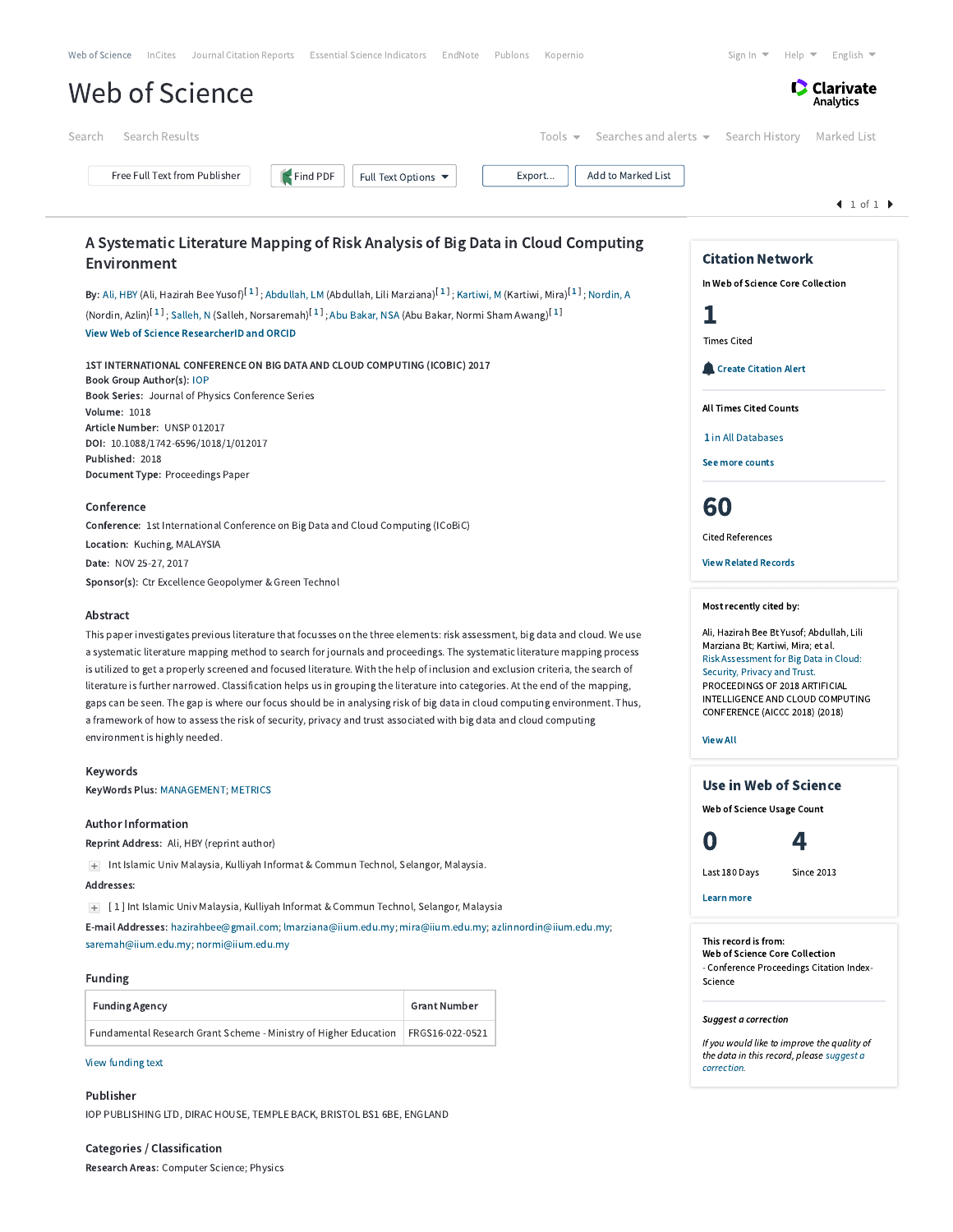Web of Science Categories: Computer Science, Information Systems; Computer Science, Theory & Methods; Physics, Applied

## See more data fields

|     | <b>Cited References: 60</b>                                                                                                                                                                                                                                                                    |                                       |
|-----|------------------------------------------------------------------------------------------------------------------------------------------------------------------------------------------------------------------------------------------------------------------------------------------------|---------------------------------------|
|     | Showing 30 of 60<br><b>View All in Cited References page</b>                                                                                                                                                                                                                                   | (from Web of Science Core Collection) |
|     |                                                                                                                                                                                                                                                                                                |                                       |
| 1.  | <b>Improvement of Information System Security Risk Management</b>                                                                                                                                                                                                                              | <b>Times Cited: 4</b>                 |
|     | By: Abbass, Wissam; Baina, Amine; Bellafkih, Mostafa                                                                                                                                                                                                                                           |                                       |
|     | 2016 4TH IEEE INTERNATIONAL COLLOQUIUM ON INFORMATION SCIENCE AND TECHNOLOGY (CIST) Book Series: Colloquium in Information<br>Science and Technology Pages: 182-187 Published: 2016                                                                                                            |                                       |
| 2.  | A System for Intrusion Prediction in Cloud Computing                                                                                                                                                                                                                                           | Times Cited: 1                        |
|     | By: Abdlhamed, M.; Kifayat, K.; Shi, Q.; et al.                                                                                                                                                                                                                                                |                                       |
|     | P INT C INT THINGS C Pages: 35 Published: 2016                                                                                                                                                                                                                                                 |                                       |
|     | [Show additional data]                                                                                                                                                                                                                                                                         |                                       |
| 3.  | A Framework for the Information Classification in ISO 27005 Standard                                                                                                                                                                                                                           | <b>Times Cited: 2</b>                 |
|     | By: Agrawal, V.                                                                                                                                                                                                                                                                                |                                       |
|     | 2017 IEEE 4th International Conference on Cyber-Security and Cloud Computing (CSCloud) Pages: 264-9 Published: 2017                                                                                                                                                                            |                                       |
| 4.  | A consolidated approach for estimation of data security breach costs                                                                                                                                                                                                                           | <b>Times Cited: 3</b>                 |
|     | By: Algarni, A.M.; Malaiya, Y.K.                                                                                                                                                                                                                                                               |                                       |
|     | 2016 2nd International Conference on Information Management (ICIM) Pages: 26-39 Published: 2016                                                                                                                                                                                                |                                       |
| 5.  | Risk-Aware Virtual Resource Management for Multitenant Cloud Datacenters                                                                                                                                                                                                                       | <b>Times Cited: 6</b>                 |
|     | By: Almutairi, Abdulrahman A.; Ghafoor, Arif                                                                                                                                                                                                                                                   |                                       |
|     | IEEE CLOUD COMPUTING Volume: 1 Issue: 3 Pages: 34-44 Published: SEP 2014                                                                                                                                                                                                                       |                                       |
| 6.  | <b>RISK ANALYSIS OF BUSINESS INTELLIGENCE IN CLOUD COMPUTING</b>                                                                                                                                                                                                                               | Times Cited: 1                        |
|     | By: Alsufyani, Raed; Chang, Victor                                                                                                                                                                                                                                                             |                                       |
|     | 2015 IEEE 7TH INTERNATIONAL CONFERENCE ON CLOUD COMPUTING TECHNOLOGY AND SCIENCE (CLOUDCOM) Book Series: International<br>Conference on Cloud Computing Technology and Science Pages: 558-563 Published: 2015                                                                                  |                                       |
| 7.  | Continuous Monitoring and Assessment of Cybersecurity Risks in Large Computing Infrastructures                                                                                                                                                                                                 | Times Cited: 1                        |
|     | By: Awan, Malik Shahzad Kaleem; Burnap, Peter; Rana, Omer; et al.                                                                                                                                                                                                                              |                                       |
|     | 2015 IEEE 17TH INTERNATIONAL CONFERENCE ON HIGH PERFORMANCE COMPUTING AND COMMUNICATIONS, 2015 IEEE 7TH INTERNATIONAL<br>SYMPOSIUM ON CYBERSPACE SAFETY AND SECURITY, AND 2015 IEEE 12TH INTERNATIONAL CONFERENCE ON EMBEDDED SOFTWARE AND<br>SYSTEMS (ICESS) Pages: 1442-1447 Published: 2015 |                                       |
| 8.  | The Purpose, Process, and Methods of Writing a Literature Review                                                                                                                                                                                                                               | Times Cited: 9                        |
|     | By: Baker, Joy Don                                                                                                                                                                                                                                                                             |                                       |
|     | AORN JOURNAL Volume: 103 Issue: 3 Pages: 265-269 Published: MAR 2016                                                                                                                                                                                                                           |                                       |
| 9.  | <b>Toward Economic-Aware Risk Assessment on the Cloud</b>                                                                                                                                                                                                                                      | Times Cited: 5                        |
|     | By: Bellandi, Valerio; Cimato, Stelvio; Damiani, Ernesto; et al.                                                                                                                                                                                                                               |                                       |
|     | IEEE SECURITY & PRIVACY Volume: 13 Issue: 6 Pages: 30-37 Published: NOV-DEC 2015                                                                                                                                                                                                               |                                       |
| 10. | A Dynamic Risk-Based Access Control Model for Cloud Computing                                                                                                                                                                                                                                  | <b>Times Cited: 1</b>                 |
|     | By: Chen, A.; Xing, H.; She, K.; et al.                                                                                                                                                                                                                                                        |                                       |
|     | 2016 IEEE INT C BIG Pages: 579-584 Published: 2014                                                                                                                                                                                                                                             |                                       |
|     | [Show additional data]                                                                                                                                                                                                                                                                         |                                       |
| 11. | <b>Strategic Prototyping for Developing Big Data Systems</b>                                                                                                                                                                                                                                   | Times Cited: 9                        |
|     | By: Chen, Hong-Mei; Kazman, Rick; Haziyev, Serge                                                                                                                                                                                                                                               |                                       |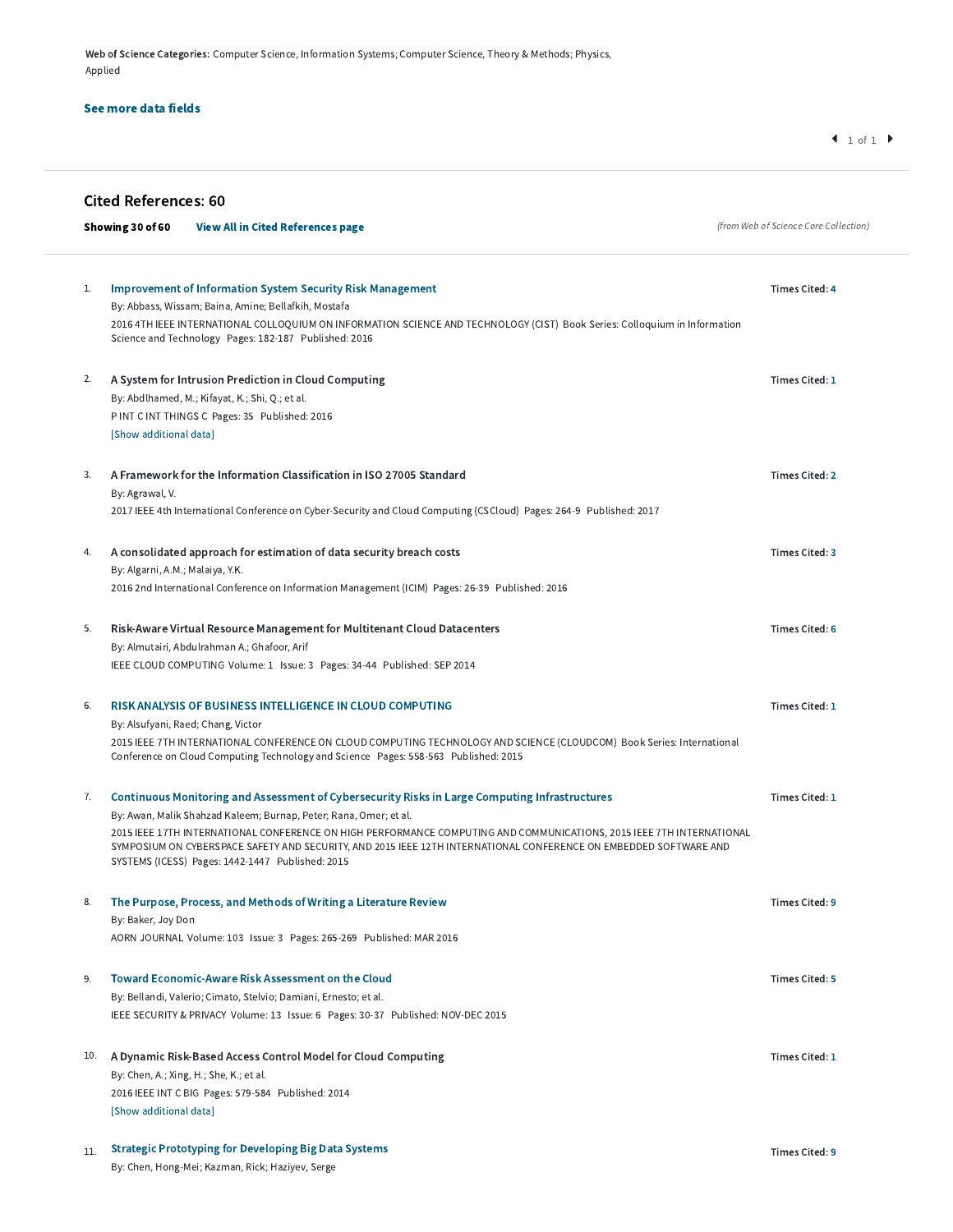|     | 12. Recent Development in Big Data Analytics for Business Operations and Risk Management<br>By: Choi, Tsan-Ming; Chan, Hing Kai; Yue, Xiaohang                                                                                              | <b>Times Cited: 38</b> |
|-----|---------------------------------------------------------------------------------------------------------------------------------------------------------------------------------------------------------------------------------------------|------------------------|
|     | IEEE TRANSACTIONS ON CYBERNETICS Volume: 47 Issue: 1 Pages: 81-92 Published: JAN 2017                                                                                                                                                       |                        |
|     |                                                                                                                                                                                                                                             |                        |
|     | 13. eXsight: An Analytical Framework for Quantifying Financial Loss in the Aftermath of Catastrophic Events                                                                                                                                 | <b>Times Cited: 1</b>  |
|     | By: Coelho, M.; Rau-Chaplin, A.<br>2014 25th International Workshop on Database and Expert Systems Applications (DEXA) Pages: 165-70 Published: 2014                                                                                        |                        |
|     |                                                                                                                                                                                                                                             |                        |
|     | 14. Proposition of a method to aid Security Classification in Cybersecurity context                                                                                                                                                         | <b>Times Cited: 1</b>  |
|     | By: Collard, G.; Talens, G.; Disson, E.; et al.                                                                                                                                                                                             |                        |
|     | 2016 14th Annual Conference on Privacy, Security and Trust (PST) Pages: 88-95 Published: 2016                                                                                                                                               |                        |
|     |                                                                                                                                                                                                                                             |                        |
|     | 15. The Application of Cloud Matter - element in Information Security Risk Assessment<br>By: Dai Zong-you; Zhang Wen-long; Shen Yan-an; et al.                                                                                              | <b>Times Cited: 4</b>  |
|     | 2017 3RD INTERNATIONAL CONFERENCE ON INFORMATION MANAGEMENT (ICIM 2017) Pages: 218-222 Published: 2017                                                                                                                                      |                        |
|     |                                                                                                                                                                                                                                             |                        |
|     | 16. Toward Big Data Risk Analysis                                                                                                                                                                                                           | <b>Times Cited: 4</b>  |
|     | By: Damiani, Ernesto<br>PROCEEDINGS 2015 IEEE INTERNATIONAL CONFERENCE ON BIG DATA Pages: 1905-1909 Published: 2015                                                                                                                         |                        |
|     |                                                                                                                                                                                                                                             |                        |
|     | 17. Unattended Remote Attestation Delegation for Grid Computing                                                                                                                                                                             | <b>Times Cited: 1</b>  |
|     | By: Deng, S.                                                                                                                                                                                                                                |                        |
|     | IEEE Trans. Intell. Transp. Syst. Volume: 8 Issue: 3 Pages: 229-238 Published: 2012                                                                                                                                                         |                        |
| 18. | Study on Data Security Policy Based on Cloud Storage                                                                                                                                                                                        | <b>Times Cited: 3</b>  |
|     | By: Diao Zhe; Wang Qinghong; Su Naizheng; et al.                                                                                                                                                                                            |                        |
|     | 2017 IEEE 3rd International Conference on Big Data Security on Cloud (BigDataSecurity), IEEE International Conference on High-Performance and                                                                                               |                        |
|     | Smart Computing (HPSC), and IEEE International Conference on Intelligent Data and Security (IDS) Pages: 145-9 Published: 2017                                                                                                               |                        |
|     | 19. Understanding Taxonomy of Cyber Risks for Cybersecurity Insurance of Financial Industry in Cloud Computing                                                                                                                              | <b>Times Cited: 5</b>  |
|     | By: Elnagdy, Sam Adam; Qiu, Meikang; Gai, Keke                                                                                                                                                                                              |                        |
|     | 2016 IEEE 3RD INTERNATIONAL CONFERENCE ON CYBER SECURITY AND CLOUD COMPUTING (CSCLOUD) Pages: 295-300 Published: 2016                                                                                                                       |                        |
|     |                                                                                                                                                                                                                                             |                        |
| 20. | Accountability, Risk and Trust in Cloud Services Towards an Accountability-based Approach to Risk and Trust Governance<br>By: Felici, Massimo; Pearson, Siani                                                                               | <b>Times Cited: 2</b>  |
|     | 2014 IEEE WORLD CONGRESS ON SERVICES (SERVICES) Book Series: IEEE World Congress on Services Pages: 105-112 Published: 2014                                                                                                                 |                        |
|     |                                                                                                                                                                                                                                             |                        |
|     | 21. A Novel Secure Big Data Cyber Incident Analytics Framework for Cloud-Based Cybersecurity Insurance                                                                                                                                      | Times Cited: 13        |
|     | By: Gai, Keke; Qiu, Meikang; Elnagdy, Sam Adam<br>2016 IEEE 2ND INTERNATIONAL CONFERENCE ON BIG DATA SECURITY ON CLOUD (BIGDATASECURITY), IEEE INTERNATIONAL CONFERENCE ON                                                                  |                        |
|     | HIGH PERFORMANCE AND SMART COMPUTING (HPSC), AND IEEE INTERNATIONAL CONFERENCE ON INTELLIGENT DATA AND SECURITY                                                                                                                             |                        |
|     | (IDS) Pages: 171-176 Published: 2016                                                                                                                                                                                                        |                        |
|     | 22. Security-Aware Information Classifications Using Supervised Learning for Cloud-Based Cyber Risk Management in Financial Big Times Cited: 11                                                                                             |                        |
|     | Data                                                                                                                                                                                                                                        |                        |
|     | By: Gai, Keke; Qiu, Meikang; Elnagdy, Sam Adam                                                                                                                                                                                              |                        |
|     | 2016 IEEE 2ND INTERNATIONAL CONFERENCE ON BIG DATA SECURITY ON CLOUD (BIGDATASECURITY), IEEE INTERNATIONAL CONFERENCE ON<br>HIGH PERFORMANCE AND SMART COMPUTING (HPSC), AND IEEE INTERNATIONAL CONFERENCE ON INTELLIGENT DATA AND SECURITY |                        |
|     | (IDS) Pages: 197-202 Published: 2016                                                                                                                                                                                                        |                        |
|     |                                                                                                                                                                                                                                             | <b>Times Cited: 2</b>  |
|     | 23. The rise of big data on cloud computing: review and open research issues<br>By: Hashem, I. A. T.; Yacioob, I.; Anuar, N. B.; et al.                                                                                                     |                        |
|     | Inf. Syst. Published: 2015                                                                                                                                                                                                                  |                        |
|     | [Show additional data]                                                                                                                                                                                                                      |                        |
|     |                                                                                                                                                                                                                                             |                        |
|     | 24. Efficiently Managing the Security and Costs of Big Data Storage using Visual Analytics<br>By: Hassan, Sabri; Pernul, Guenther                                                                                                           | Times Cited: 1         |
|     | 16TH INTERNATIONAL CONFERENCE ON INFORMATION INTEGRATION AND WEB-BASED APPLICATIONS & SERVICES (IIWAS 2014) Pages: 180-184                                                                                                                  |                        |
|     | Published: 2014                                                                                                                                                                                                                             |                        |

IEEE SOFTWARE Volume: 33 Issue: 2 Pages: 36-43 Published: MAR-APR 2016